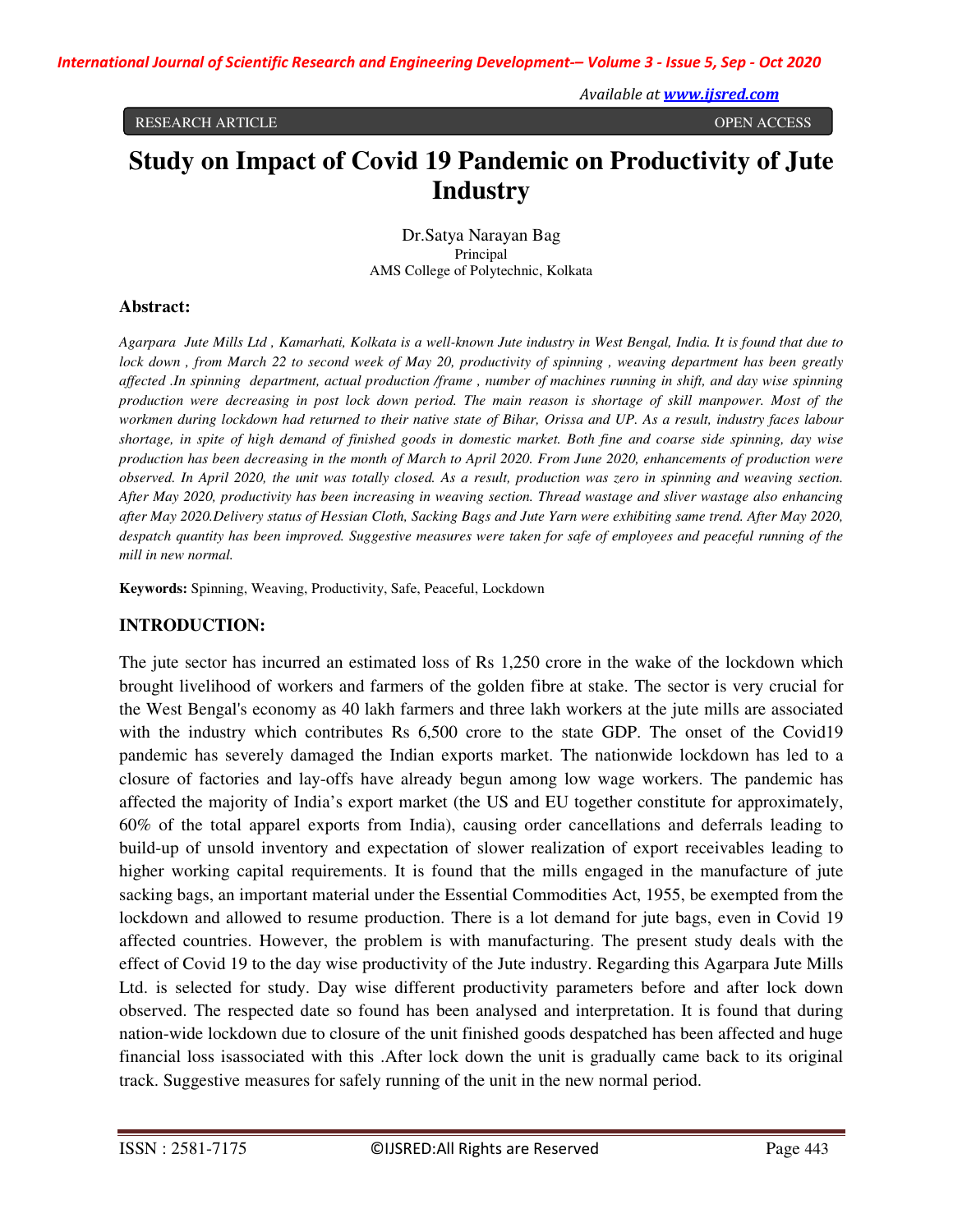# **OBJECTIVE OF THE STUDY**

The objective of the study is stated below.

- To find out the extent of effect of pandemic on productivity of this unit.
- To observe the effect of lock down on dispatch of finished jute goods to the customers.
- Corrective measures for peaceful running of the mill

**RESEARCH METHODOLOGY :** Agarpara Jute Mills Ltd is a pioneer Jute industry in West Bengal .Various types of Jute goods are manufacturing Here Jute products has great demand in domestic market as packaging of food grains. Due to pandemic and lock down this industry was suffered from day to day production activity and dispatched of finished goods to the customers .Various type of research journal in Google search are studied on Jute/Textile industry productivity due to pandemic. Based on the idea, Agarpara Jute Mills Ltd. Is selected underobservation. Various productivity report registered book are studied, present productivity status are monitored and collected. This productivity data of various departments along with dispatch of finished goods are tabulated for analysis and impact of Covid 19 in such Industry. Data has been analyzed and interpretations are then carried out. On the study, suggestive measures are taken for further improvement of the unit.

# **LITERATURE REVIEW:**

The jute mill industry employs over 6 lakh workers with 95 percent being contractual workers mainly from Bihar and Uttar Pradesh who settled in Bengal over the years. On March 20th, the Union Labour Ministry had advised employers of all private and public sector units to not terminate their employees . Particularly casual or contractual employees or reduce their wages in the wake of the pandemic. Normally, jute mills work throughout the year and some have diversified into other jute products but the industry as a whole is still totally dependent on jute bag production. At present, 42 jute mills, mostly located in North 24 Parganas district, are ready to resume operations. West Bengal is the country's largest producer with 12.2 lakhs metric tonnes of jute sacks every year. Jute mill authorities say that they have no alternative but to wait and watch[1].

The bi-weekly lockdown is imposed in West Bengal in the wake of a rapid rise in COVID-19 cases in the state is likely to affect its jute industry, which was limping back to normalcy after being hit during the nationwide lockdown. The administration of the state of West Bengal has decided to impose a twice-a- week lockdown in the state till August to stem the rise in COVID-19 cases.The state's caseload rose to 47,030 and death toll mounted to 1,182 .As per a state government notification, the jute mills' gates will be locked and no worker will be allowed to enter or exit the premises on the lockdown days .However, the administration has allowed the mills to function if they house the workers inside the premises before a lockdown day begins. However, the government notification has created some problems for the 50-odd operational jute mills in the state .Jute mill owners will have to incur additional costs to house the workers inside the premises. Also, there is a risk of the spread of COVID-19 among the workers if they stay together .After being shut on March 24, the jute mills were allowed to fully operate from June 1.However, the industry is facing a shortage of labour as many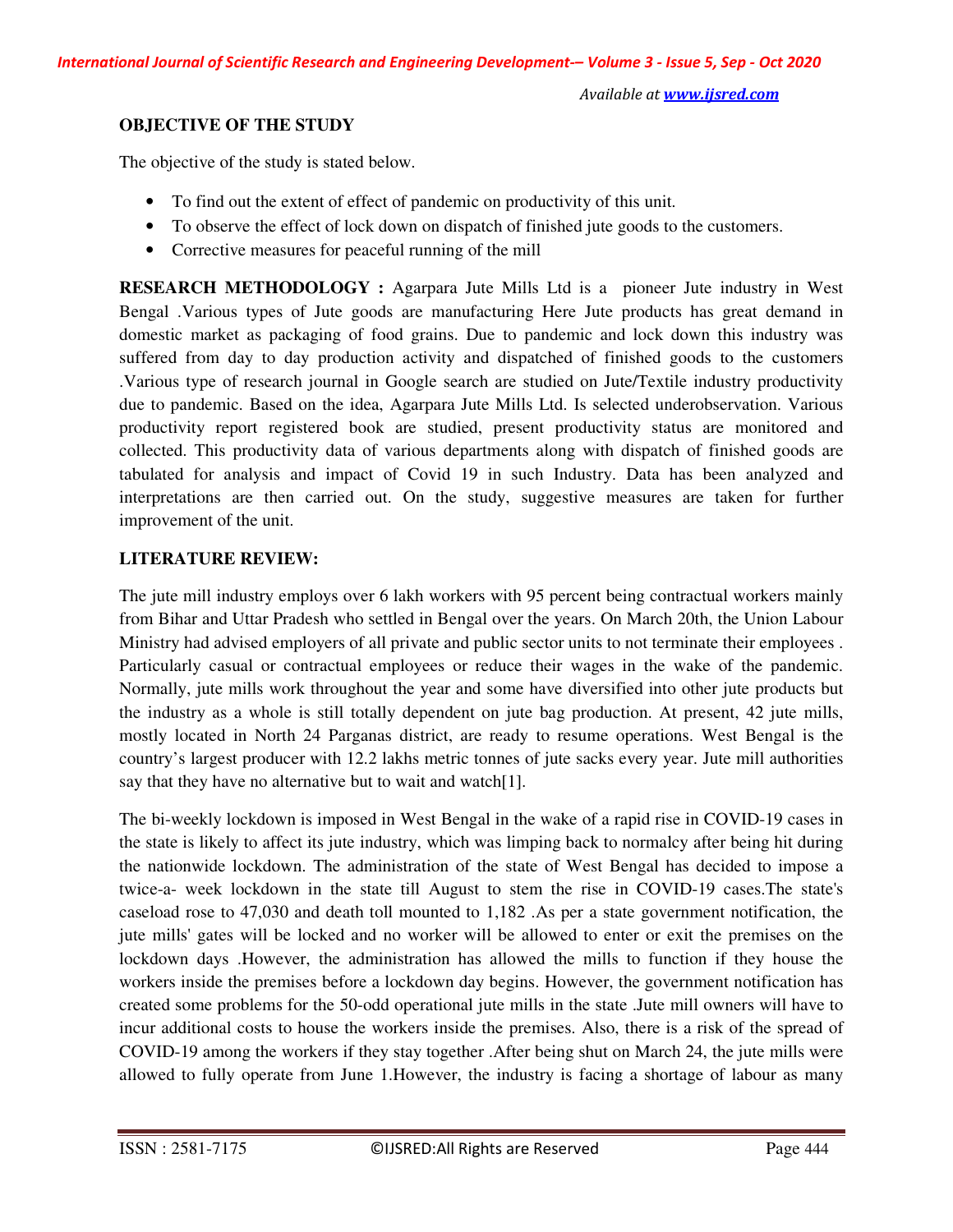workers have returned to their hometowns during the lockdown, causing production to be insufficient to meet the government demand[2]

Jute is an important natural fiber crop cultivated in about 4 million hectares in India. Jute has the major export potential contributing to Rs.1, 000 to 1,200 crores annually. During the on-going pandemic COVID-19, the procurement is still lesser than the usual amount. As a result of the increase in demand for jute bags, there was an increase in the price of jute bags. But, the effect of COVID-19 on the prices of raw jute in the markets was not explored as most of the concerns are directed towards the jute industry and workers. There was a significant relationship between market price and market arrival during the COVID-19 pandemic. As the quantity of jute arrival increases the price of jute decreases in the market[3].

## **RESULTS AND DISCUSSION**

Table 1 and Table 2, represented the productivity status of fine and coarse side of the spinning department. Figure 1 described the variation of monthly average production in MT of fine and coarse side of spinning department. From the graph, it is found that day wise production is gradually decreased from the month of February 20 to March 2020 .In April 2020, the mill was lockdown due to covid 19 pandemic. As a result, there were no production activities.  $1<sup>st</sup>$  week of May 20, production was started. Target and actual production were enhancing from May to June 20. Similar trend as observed in case of coarse side spinning machines. The average day wise production in MT of the fine side is much higher than coarse side, due to higher number of machineries are allocated in fine side. Coarse side means only sackingweft in this mill. Very few machines are running here. As a result, MT value is lower in this area.

| <b>Month</b> | Frame<br>runes | <b>Production in</b><br><b>MT</b> |          | Actual<br><b>Production</b> | No. of<br>winders | <b>Production</b><br>/winder in | Efficiency %  |          |
|--------------|----------------|-----------------------------------|----------|-----------------------------|-------------------|---------------------------------|---------------|----------|
|              | day(Avg)       |                                   |          | /frame/day                  |                   | kgs                             | <b>Target</b> | Actual   |
|              |                | Target                            | Actual   | in<br>kgs                   |                   |                                 |               |          |
| Nov $19$     | 168            | 52.6                              | 42.6     | 254                         | 154               | 277                             | 80            | 64.8     |
| Dec 19       | 170.5          | 48.8                              | 39.7     | 233                         | 166               | 240                             | 80            | 64.8     |
| Jan $20$     | 150.5          | 42.5                              | 34.01    | 226                         | 143               | 238                             | 80            | 63.9     |
| Feb20        | 163            | 46.0                              | 36.64    | 225                         | 148               | 248                             | 80            | 63.7     |
| March        | 76.2           | 22.4                              | 19.7     | 259                         | 105               | 188                             | 80            | 70.3     |
| 20           |                |                                   |          |                             |                   |                                 |               |          |
| April 20     | $\Omega$       | $\Omega$                          | $\Omega$ | $\theta$                    | $\Omega$          | $\Omega$                        | $\Omega$      | $\Omega$ |
| May 20       | 98.0           | 29.8                              | 23.9     | 244                         | 95                | 252                             | 80            | 64.3     |
| June $20$    | 155.0          | 47.7                              | 40.65    | 261                         | 150               | 271                             | 80            | 67.9     |

**Table 1 Productivity Analysis of Fine Side Spinning Frame(Figures are monthly average ) over different months** 

Source : Productivity report book of Mill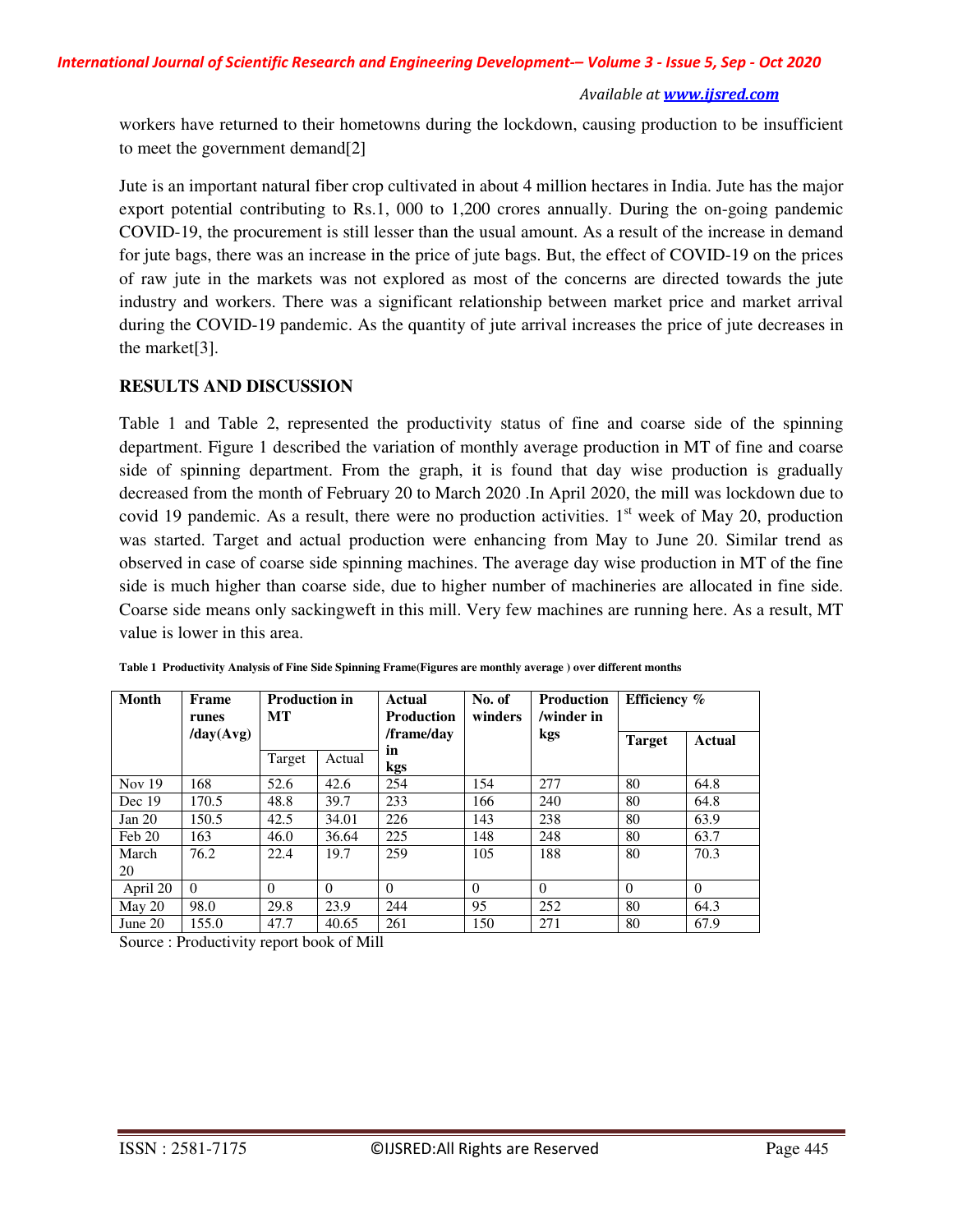| Month     | Frame<br>runes                    | <b>Production in</b><br><b>MT</b> |          | No. of<br>Actual<br>winders<br><b>Production</b> |          | <b>Production</b><br>/winder in | Efficiency %  |          |
|-----------|-----------------------------------|-----------------------------------|----------|--------------------------------------------------|----------|---------------------------------|---------------|----------|
|           | $\langle \text{day(Avg)} \rangle$ |                                   |          | /frame/day                                       |          | kgs                             | <b>Target</b> | Actual   |
|           |                                   | Target                            | Actual   | kgs                                              |          |                                 |               |          |
| Nov $19$  | 21                                | 17.4                              | 12.4     | 592                                              | 45       | 276                             | 80            | 57.3     |
| Dec 19    | 23                                | 17.1                              | 12.89    | 561                                              | 48       | 269                             | 80            | 60.4     |
| Jan 20    | 16.5                              | 12.6                              | 9.46     | 574                                              | 40       | 237                             | 80            | 59.9     |
| Feb 20    | 19.0                              | 14.2                              | 10.4     | 547                                              | 43       | 242                             | 80            | 58.7     |
| March     | 6.63                              | 5.3                               | 4.2      | 640                                              | 20       | 212                             | 80            | 64.8     |
| 20        |                                   |                                   |          |                                                  |          |                                 |               |          |
| April 20  | $\Omega$                          | $\Omega$                          | $\theta$ | $\Omega$                                         | $\Omega$ | $\theta$                        | $\theta$      | $\Omega$ |
| May $20$  | 17.5                              | 15.0                              | 11.2     | 645                                              | 44       | 256                             | 80            | 60.4     |
| June $20$ | 14.0                              | 9.8                               | 8.8      | 629                                              | 31       | 284                             | 80            | 72.01    |

**Table 2 : Productivity Analysis of Coarse Side Spinning Frame (Figures are monthly average ) over different months** 

Source : Productivity report book of Mill

**Figure 1 Target VS Actual monthly Average production of Fine and Coarse Side Spinning Department over Different months** 



Figure 2, represented the variation of average spinning efficiency % of target and actual over different months, including fine and coarse side. It is found that , both fine and coarse side target spinning efficiency are superimposed ,i.e., 80 % both the cases. Both fine and coarse side spinning efficiency %varies same way over different months. After May 20, both the curve is exhibited increasing trend. The lower efficiency of coarse side spinning are due to inferior batch composition , which gives higher spinning yarn breakage rate compare to fine side yarn.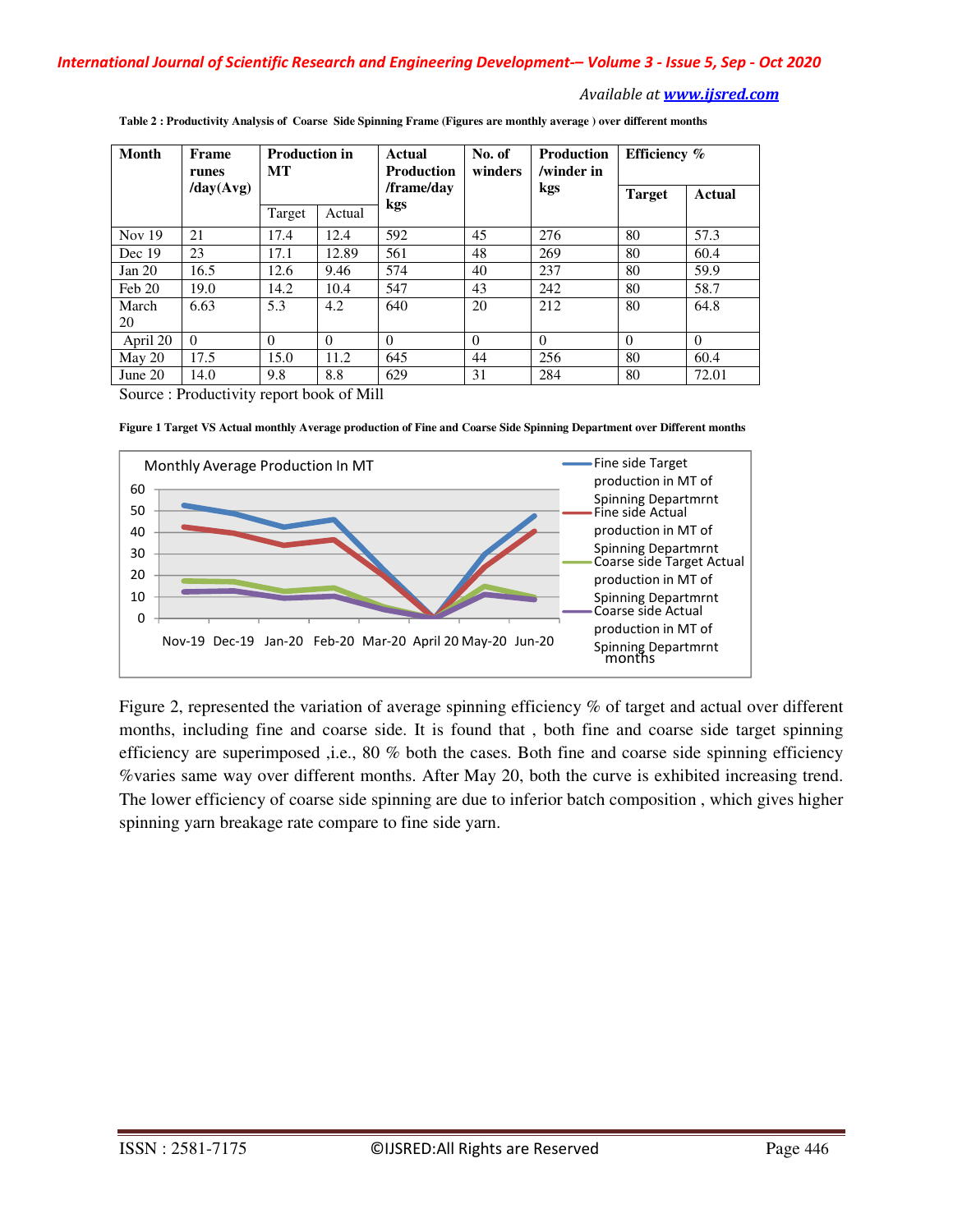



Figure 3, indicates the actual production /frame/day of fine and coarse side of different month. Obviously, due to heavier count of the yarn, coarse side production /frame/day in kgsare higher than fine side. Similar trend are observed of the two curves. In the month of April 20, due to lock down, both the curve touched the X axis, as the entire mill was shut down. In case of fine side production, it is again increasing from May to June 20, whereas reverse is observed in coarse side spinning. Figure 3, indicates the actual production /frame/day of fine and coarse side of different month.<br>Obviously, due to heavier count of the yarn, coarse side production /frame/day in kgsare higher than<br>fine side. Similar trend

**Figure 3: Actual Production /frame/Day of Fine and Coarse Side Spinning Department over Different months**





Figure 4: Production per winder in kgs /shift of Fine and Coarse Side Spinning Department over different months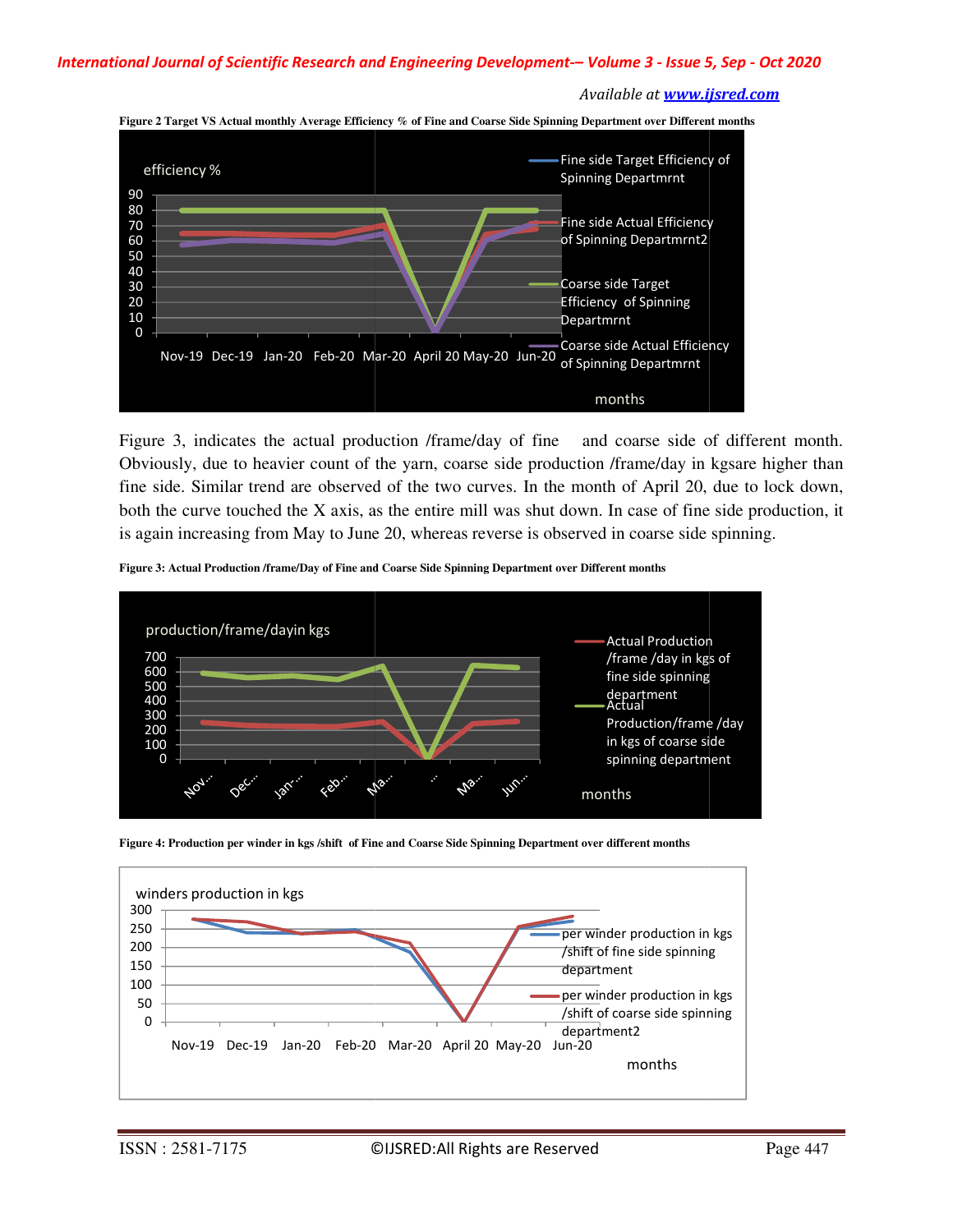Figure 4, represented the variation of per winder production in kgs/shift of both the fine and coarse side. It is found that, coarse side production /winder is slightly higher than fine side in some month. After May 20, production per winder has been increased in both fine and coarse side as productivity increased; more number of employees was joined in work. It is observed that number of winder was increased in the month of June 20.

| <b>Month</b> | <b>AREA</b>     | <b>Efficiency</b> |                   | Production<br>Kgs/loom/shift |                   | <b>Production in</b><br>MT/month |               | <b>Total looms</b><br>running in<br>the month |
|--------------|-----------------|-------------------|-------------------|------------------------------|-------------------|----------------------------------|---------------|-----------------------------------------------|
|              |                 | <b>Target</b>     | <b>Actual</b>     | <b>Target</b>                | <b>Actual</b>     | <b>Target</b>                    | <b>Actual</b> |                                               |
| November 19  | Hessian         | $\overline{65}$   | $\overline{53.1}$ | 36.1                         | $\overline{27}$   | 402.8                            | 317.7         | 25759                                         |
|              | Sacking         | 80                | 72.0              | 64.3                         | $\overline{58}$   | 476.8                            | 428.5         |                                               |
|              | $\overline{S4}$ | 80                | 64.5              | 110                          | 89                | 400.9                            | 323.3         |                                               |
|              | Victor          | 70                | 45.2              | 81.8                         | 52.2              | 70.0                             | 51.8          |                                               |
|              | Hessian         | $\overline{65}$   | 51.4              | 36.1                         | 26.0              | 455.8                            | 346.5         | 28980                                         |
| December 20  | Sacking         | $\overline{80}$   | 71.6              | 64.3                         | $\overline{57.0}$ | 537.4                            | 480.8         |                                               |
|              | $\overline{S4}$ | 80                | 64.8              | 110                          | 89.0              | 431.4                            | 349.5         |                                               |
|              | Victor          | 70                | 40.1              | 89.3                         | 50.6              | 88.7                             | 62.9          |                                               |
| January 20   | Hessian         | $\overline{65}$   | 50.4              | 36.1                         | $\overline{26.0}$ | 377.2                            | 282.2         | 24464                                         |
|              | Sacking         | 80                | 71.4              | 64.3                         | $\overline{57.0}$ | 478.8                            | 427.2         |                                               |
|              | S <sub>4</sub>  | 80                | 64.4              | 110                          | 89.0              | 384.8                            | 309.9         |                                               |
|              | Victor          | 70                | 40.1              | 87.7                         | 50.5              | 61.7                             | 41.7          |                                               |
| February 20  | Hessian         | $\overline{65}$   | 50.7              | 36.1                         | 28.0              | 452.2                            | 342.9         | 27033                                         |
|              | Sacking         | 80                | 72.3              | 64.3                         | 58.0              | 515.7                            | 466           |                                               |
|              | <b>S4</b>       | 80                | 63.0              | 110                          | 87.0              | 409.9                            | 322.9         |                                               |
|              | Victor          | 70                | 39.9              | 88.6                         | 50.1              | 51.7                             | 35.8          |                                               |
| March 20     | Hessian         | 65                | 50.8              | 36.1                         | 27.0              | 307.8                            | 235.9         | 18895                                         |
|              | Sacking         | $\overline{80}$   | 72.3              | 64.3                         | 58.0              | 367.2                            | 331.9         |                                               |
|              | S <sub>4</sub>  | $\overline{80}$   | 64.5              | 110                          | 89.0              | 291.6                            | 236           |                                               |
|              | Victor          | 70                | 39.6              | 81.8                         | 49.9              | 32.8                             | 21.9          |                                               |
| May 20       | Hessian         | 65                | 40.8              | 36.1                         | 22.0              | 307.8                            | 235.9         | 18895                                         |
|              | Sacking         | 80                | 63.2              | 64.3                         | $\overline{56.0}$ | 367.2                            | 331.9         |                                               |

| Table 3: Study Of Weaving Department Productivity, Period: November 19 To May 20 |
|----------------------------------------------------------------------------------|
|----------------------------------------------------------------------------------|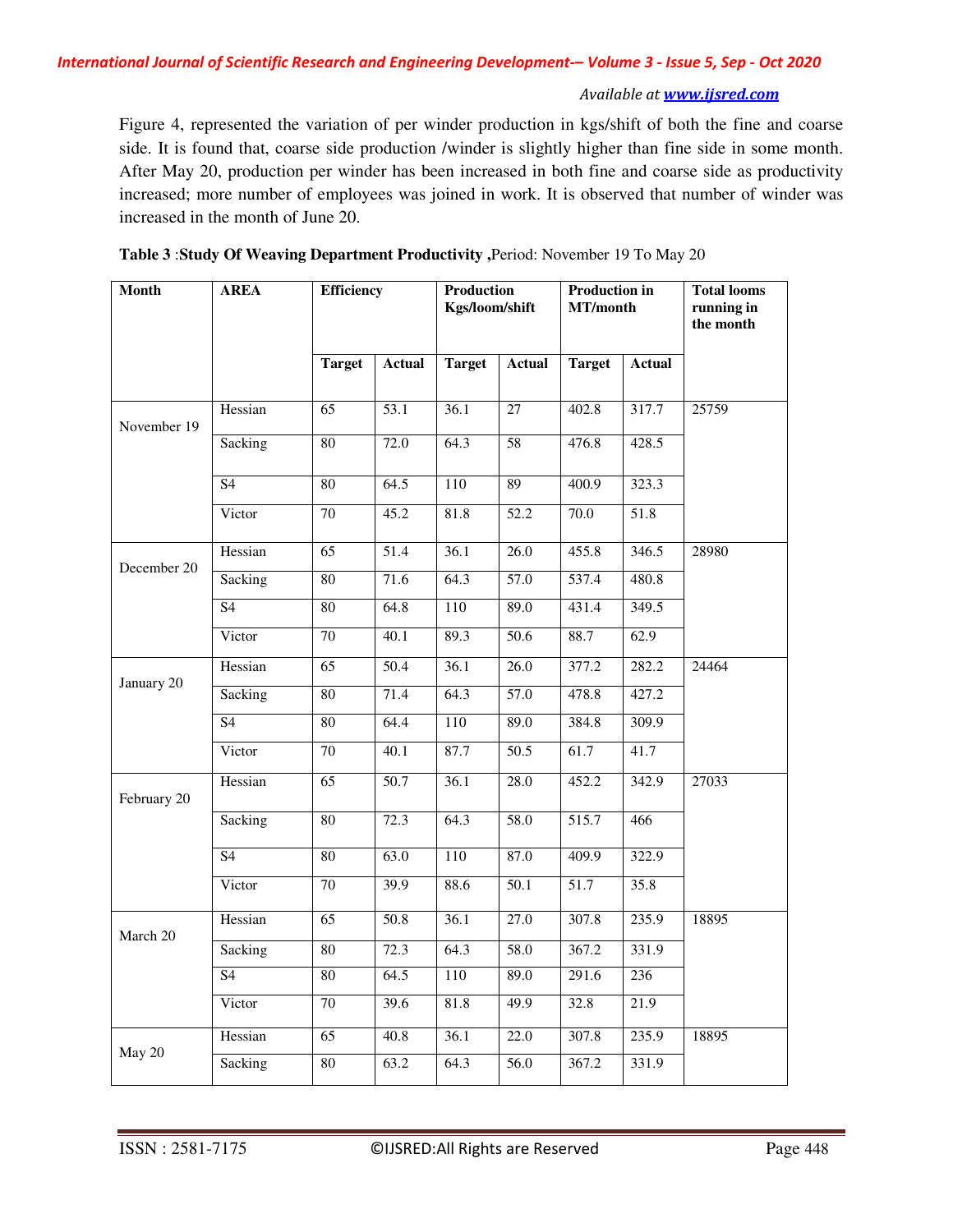|         | S <sub>4</sub> | 80 | 53.9 | 110  | 75.0 | 292.6 | 236.0 |       |
|---------|----------------|----|------|------|------|-------|-------|-------|
|         |                |    |      |      |      |       |       |       |
|         | Victor         | 62 | 30.7 | 77.8 | 39.4 | 10.7  | 6.2   |       |
|         |                |    |      |      |      |       |       |       |
|         |                |    |      |      |      |       |       |       |
|         |                |    |      |      |      |       |       |       |
|         | Hessian        | 65 | 46.0 | 36.1 | 25.0 | 441.0 | 293.2 |       |
| June 20 |                |    |      |      |      |       |       |       |
|         | Sacking        | 80 | 69.5 | 64.3 | 56.0 | 374.4 | 301.4 | 23568 |
|         |                |    |      |      |      |       |       |       |
|         | S <sub>4</sub> | 80 | 67.2 | 110  | 92.0 | 430.8 | 334.3 |       |
|         |                |    |      |      |      |       |       |       |
|         | Victor         | 70 | 33.5 | 77.8 | 40.5 | 26.7  | 14.3  |       |
|         |                |    |      |      |      |       |       |       |

Source : Productivity report of Mill

Table 03 represented the productivity parameters of weaving department of AJML. Efficiency (Average/month), production in kgs/loom/shift (avg/month) . Total monthly production in MT of four Table 03 represented the productivity parameters of weaving department of AJML. Efficiency (Average/month), production in kgs/loom/shift (avg/month). Total monthly production in MT of four different machine group and total Sacking,, S4 and Victor are the four areas classified to observe the productivity parameters separately. Table 3 and figure 5 , represented the total no. of running looms in each month. The graph shows that from February 20 , the line s decreasing trend and falls to zero in the month of April 20. From May it is again increasing trend. From 20th March to 1st week of May the organization is under lockdown. The entire unit was closed. No activity was there. The production was stopped. This has given high financial loss to the company tor are the four areas classified to observe the productivity parameters separately.<br>
, represented the total no. of running looms in each month. The graph shows that<br>
ne line s decreasing trend and falls to zero in the mo 3 represented the productivity parameters of weaving department of e/month), production in kgs/loom/shift (avg/month). Total monthly production machine group and total loom running in that particular month are descented. S



Figure 5Variation of total number of monthly running loom over different month

**Figure 6 : Variation of Hessian loom Efficiency over Different Month,( Target VS Actual )**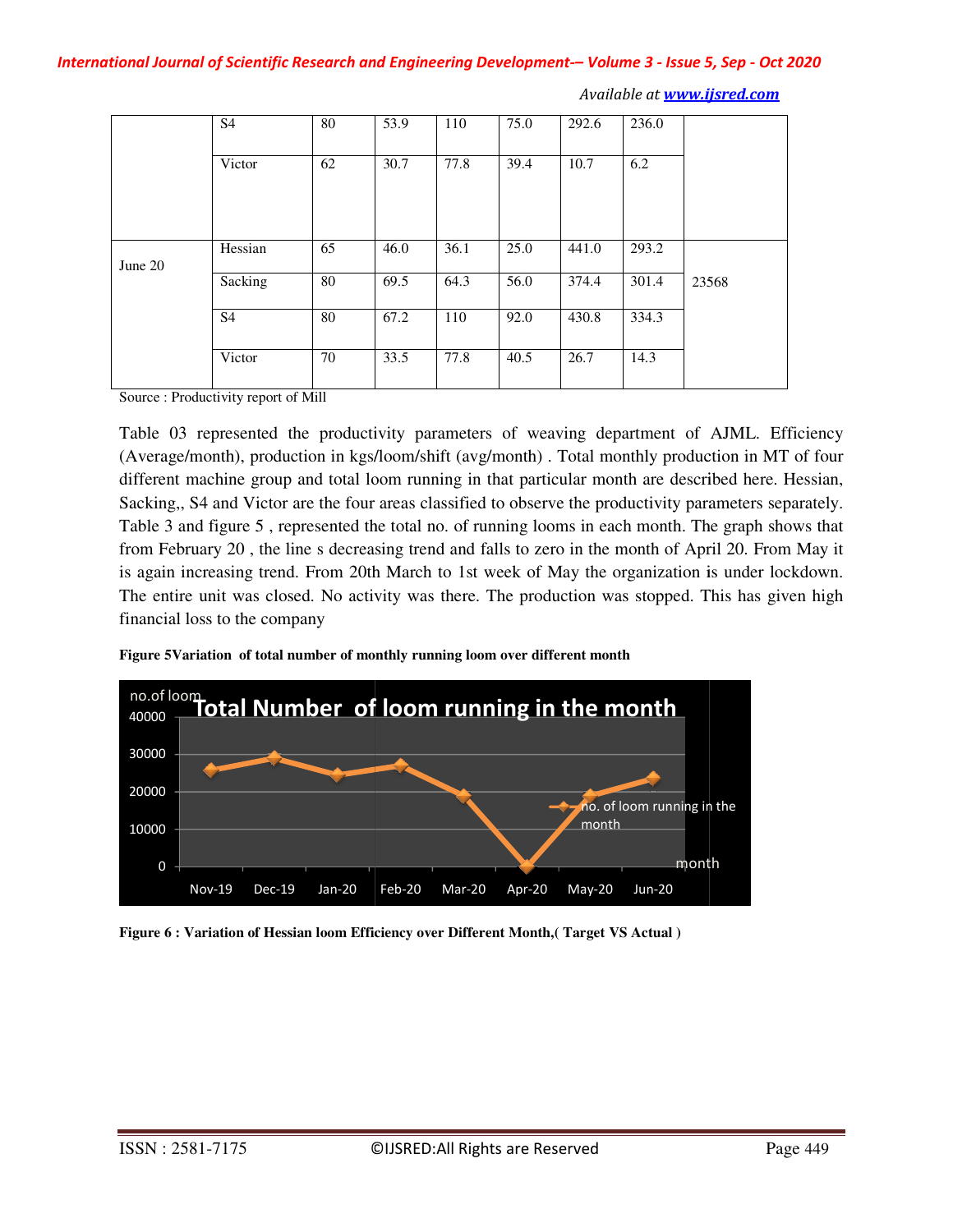### *International Journal of Scientific Research and Engineering Development al Development-– Volume 3 - Issue 5 5, Sep - Oct 2020*



Figure 6, explained the Target and actual efficiency of Hessian loom and its variation over different month. It is found that efficiency (monthly average )is decreased and touched the x axis in the month of April 20, due to lock down. In the month of May 20, it is further increased. From the month of May 20, wider difference is observed between target and actual efficiency due to less no. of machine running and unskilled machine operators. , explained the Target and actual efficiency of Hessian loom and its variation over different<br>t is found that efficiency (monthly average ) is decreased and touched the x axis in the month<br>20, due to lock down. In the mont Nov-19 Dec-19 Jan-20 Feb-20 Mar-20 Apr-20 May-20 Jun-20<br>re 6, explained the Target and actual efficiency of Hessian loom and its variatio<br>th. It is found that efficiency (monthly average ) is decreased and touched the x as



Figure 7 : Variation of Sacking loom Efficiency over Different Month, (Target VS Actual)





**Figure 9 : Variation of Victor loom Efficiency over Different Month,( Target VS Actual )**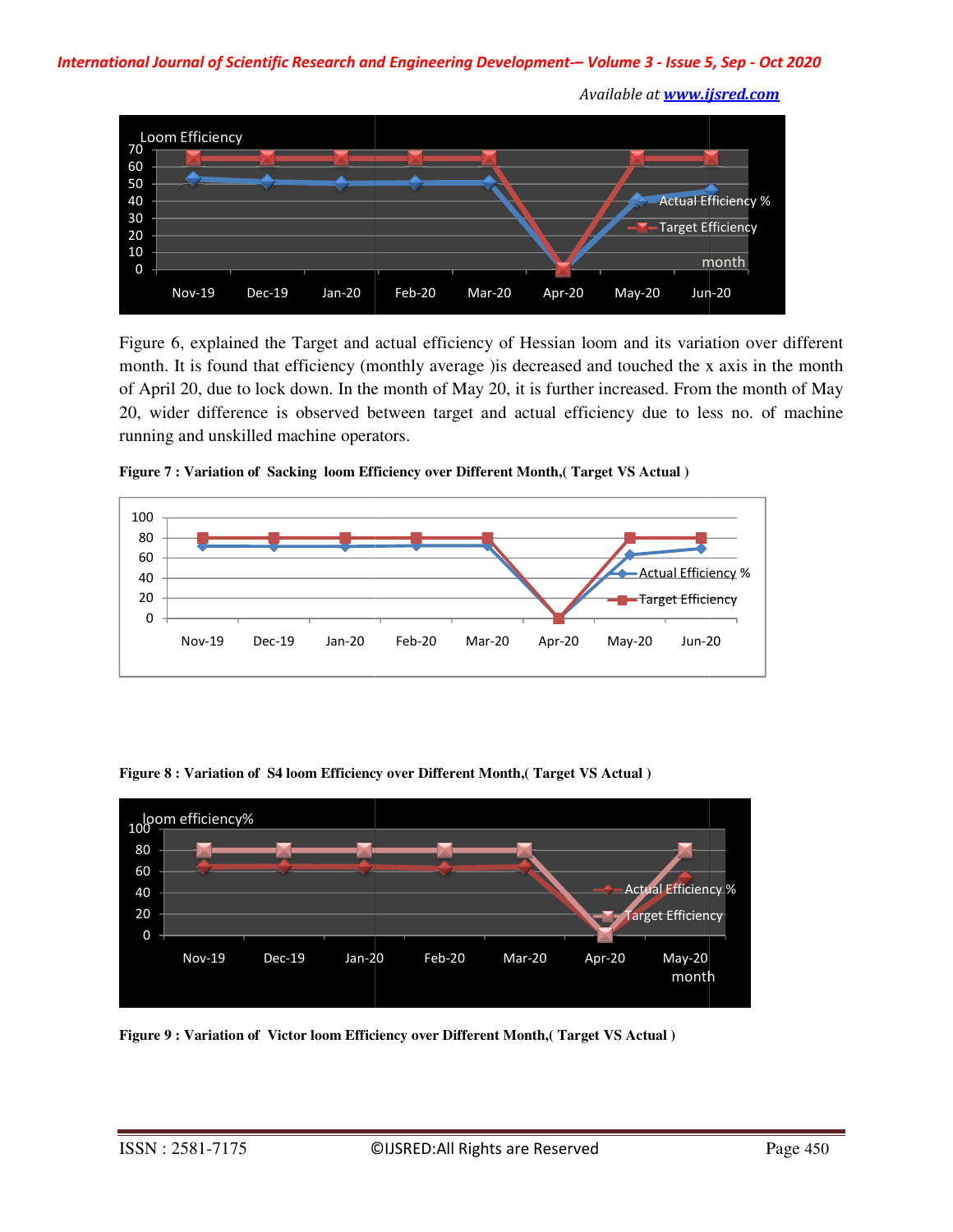*International Journal of Scientific Research and Engineering Development al Development-– Volume 3 - Issue 5 5, Sep - Oct 2020*



Similarly figure 7, represented for sacking looms , figure 8 for S4 and figure 9 for victor loom machines monthly average machines efficiency and its variation over different months .It is found that wider difference are observed between target and actual efficiency  $%$  in case of victor loom both pre and post covid lockdown. Post Covidlockdown loom efficiency of victor loom is much higher, due to absence of supervisors, lower yarn quality, and poor machines condition etc.

absence of supervisors, lower yarn quality, and poor machines condition etc.<br>Figure 10 and figure 11, represented the kgs/loom/shift of hessian and sacking loom over different month. The trend of graph is similar in both the cases. Lockdown period, there are no production. It is to be noted that, in case of sacking loom, the difference between actual and target kgs/loom/shift is narrower than hessian loom. It is due to higher no. of machines and heavier yarn count, heavier fabric weight. ith. The trend of graph is similar in both the cases. Lockdown period, there are no production. It is<br>e noted that, in case of sacking loom, the difference between actual and target kgs/loom/shift is<br>ower than hessian loom difference are observed between target and actual efficiency % in case of victo<br>ost covid lockdown. Post Covidlockdown loom efficiency of victor loom is muc<br>ce of supervisors, lower yarn quality, and poor machines conditio



**Figure 10 : Variation of kgs/loom/shift of HESSIAN loom over Different Month,( Target VS Actual ) kgs/loom/shift of HESSIAN Month,(** 





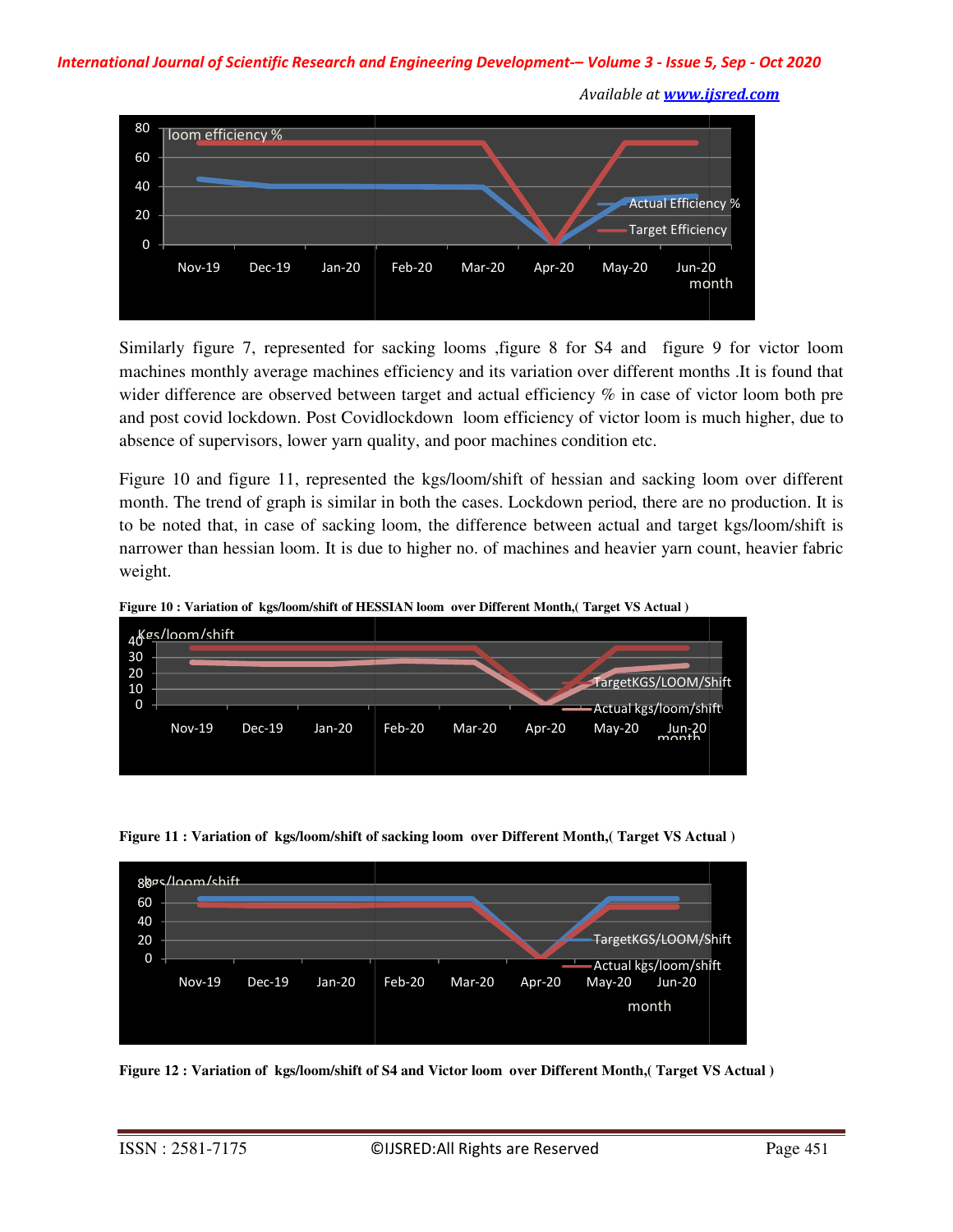#### *International Journal of Scientific Research and Engineering Development-– Volume 3 - Issue 5, Sep - Oct 2020*

 *Available at www.ijsred.com*



Figure 12, represented the variation of kgs/loom/shift of s4 and victor looms over different month. Target and actual production /loom/shift are always higher in case of s4 loom than victor loom. It is due to heavier fabric and higher yarn count.

Figure 13, represented monthly total production of hessian and sacking loom and its variation over different months. It is found that actual production of sacking loom /month are always higher than hessian loom due to heavier fabric and higher yarn count. Due to lockdown, both the graph touched x axis in the month of April 20.



**Figure 13 : Variation of Monthly Total Production in MT over Different Month,( Target VS Actual )Hessian and Sacking Quality** 

**Figure 14 : Variation of Monthly Total Production in MT over Different Month,( Target VS Actual )S4 and Victor Loom**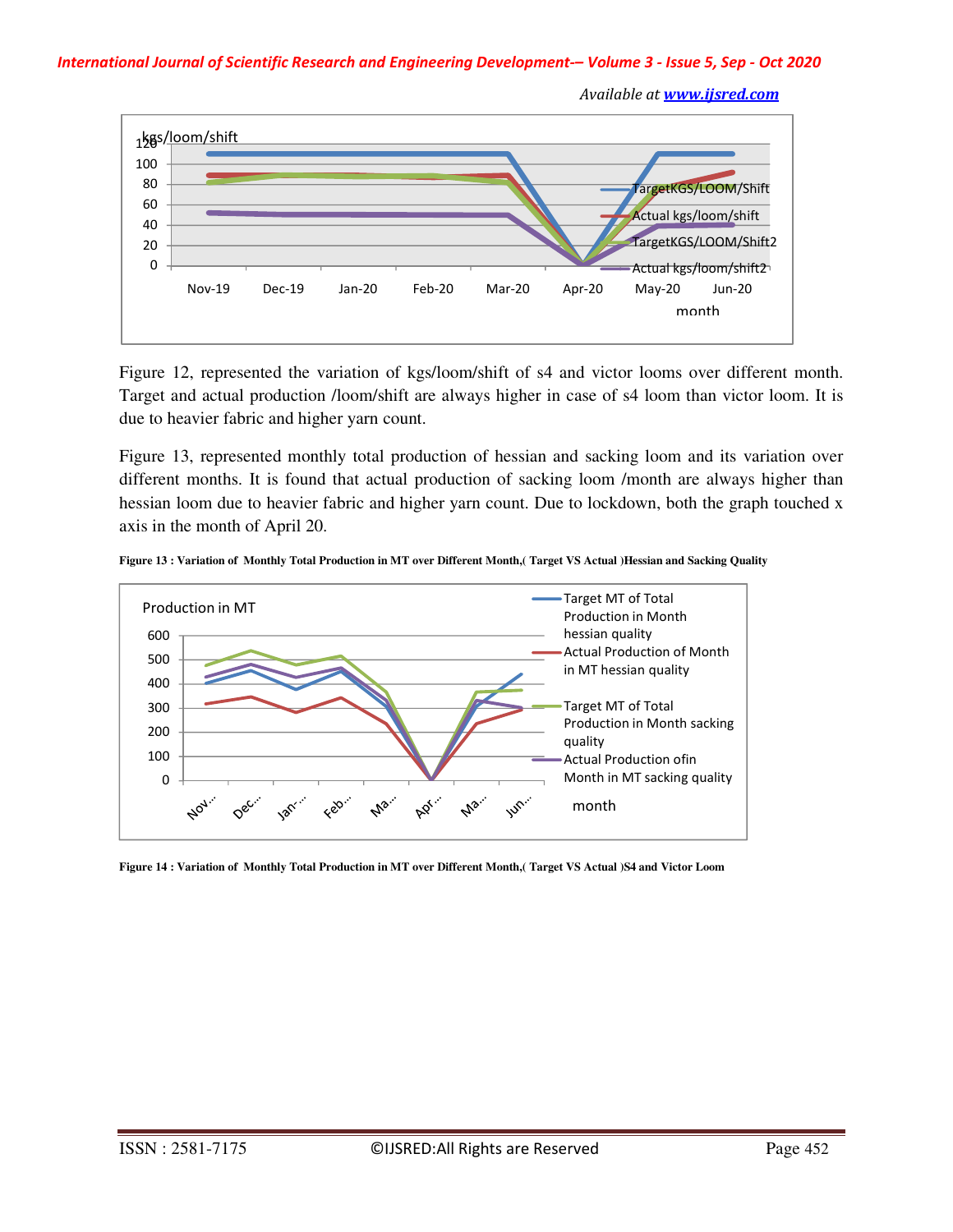#### *International Journal of Scientific Research and Engineering Development-– Volume 3 - Issue 5, Sep - Oct 2020*

 *Available at www.ijsred.com*



Figure 14, represented the monthly total production of s4 and victor loom and its variation over different months. It is found that, both target and actual production of s4 loom are higher than victor loom. It is due to higher number no s4 loom running, higher yarn count and heavier fabric than victor loom.

#### **Process wastage details**

**Table 4 Total wastage of Processing From January 20 to July 20 . (Figures are in Kgs ).Figures within bracket indicates average per day wastage** 

| Month             | Line           | H/J          | <b>Ropes</b> | <b>Thread</b> | Gunny    | <b>Batching</b> | Loom           | Dust     | Spinning | <b>Spinning</b> |
|-------------------|----------------|--------------|--------------|---------------|----------|-----------------|----------------|----------|----------|-----------------|
|                   | <b>Cutting</b> |              |              | wastage       | cutting  | caddies         | caddies        |          | sweep    | sliver          |
| July 20           | 10172          | 2215         | 4257         | 6940          | 978      | 3340            | 1497           | 17869    | 3626     | 9505            |
| (Only 6)          | (1695.3)       | (369.10)     | (709)        | (1156.6)      | (163)    | (556.6)         | (249.5)        | (2978.1) | (604.3)  | (1584.1)        |
| days              |                |              |              |               |          |                 |                |          |          |                 |
| June 20           | 48074          | 9083         | 15973(       | 33757         | 3715     | 15150           | 5910           | 83740    | 18309(   | 46180           |
| (30)              | (1602.4)       | (302.7)      | 532.4)       | (1125.2)      | (123.8)  | (505)           | (2791.3)       | (2791.3) | 61.03)   | (1539.3)        |
| days)             |                |              |              |               |          |                 |                |          |          |                 |
| May 20            | 12863          | 4601         | 6316         | 8476          | $\Omega$ | 3634            | 863            | 25523    | 7428     | 19545           |
| (28)              | (459.3)        | (164.3)      | (225.5)      | (302.7)       |          | (129.7)         | (30.8)         | (911.5)  | (265.2)  | (698)           |
| days)             |                |              |              |               |          |                 |                |          |          |                 |
| April $20$        | $\Omega$       | $\mathbf{0}$ | $\mathbf{0}$ | $\mathbf{0}$  | $\Omega$ | $\Omega$        | $\overline{0}$ | $\Omega$ | $\Omega$ | $\Omega$        |
| (N <sub>0</sub> ) |                |              |              |               |          |                 |                |          |          |                 |
| working           |                |              |              |               |          |                 |                |          |          |                 |
| days)             |                |              |              |               |          |                 |                |          |          |                 |
| March             | 35325          | 9867         | 11275(       | 23692         | 2973     | 12059           | 5168           | 62578    | 13359    | 36629           |
| 20                | (1682.1)       | (469.8)      | 536.9)       | (1128.1)      | (141.5)  | (574.2)         | (246)          | (2979)   | (636.1)  | (1744.2)        |
| (21)              |                |              |              |               |          |                 |                |          |          |                 |
| days)             |                |              |              |               |          |                 |                |          |          |                 |
| Februar           | 41288          | 9885         | 16723(       | 32768         | 4091     | 17482           | 7252           | 88315    | 20288    | 52760           |
| $y$ 20            | (1423.7)       | (340.8)      | 576.6)       | (1170.2)      | (141)    | (602.8)         | (250)          | (3045.3) | (699.5)  | (1819.3)        |
| (29)              |                |              |              |               |          |                 |                |          |          |                 |
| days)             |                |              |              |               |          |                 |                |          |          |                 |
| <b>January</b>    | 322649(1)      | 14724        | 13105(       | 31807         | 5887     | 17872           | 6229           | 88621    | 18958    | 49779           |
| 20                | $040.7$ )      | (474.9)      | 422.7)       | (1026)        | (189.9)  | (576.5)         | (200.9)        | (2858.7) | (611.5)  | (1605.7)        |
| $(31$ days        |                |              |              |               |          |                 |                |          |          |                 |
|                   |                |              |              |               |          |                 |                |          |          |                 |

Source : Thread wastage Registered book of the mill

Table 4 indicates the process of various sources over different months. The figures are indicated in kgs. Due to lockdown from last week of March 20 to 1st week of May, wastage generation is nil as indicated in Table 1.All the wastages are recycled and used for processing. Only Thread wastages and Sliver wastages are taken into consideration as value is associated with such wastages. Gunny Cuttings, ropes, H/J, Line cuttings are used in processing. Loom Caddies, dust and spinning sweep are of very short fibre, they are going to boiler as fuel.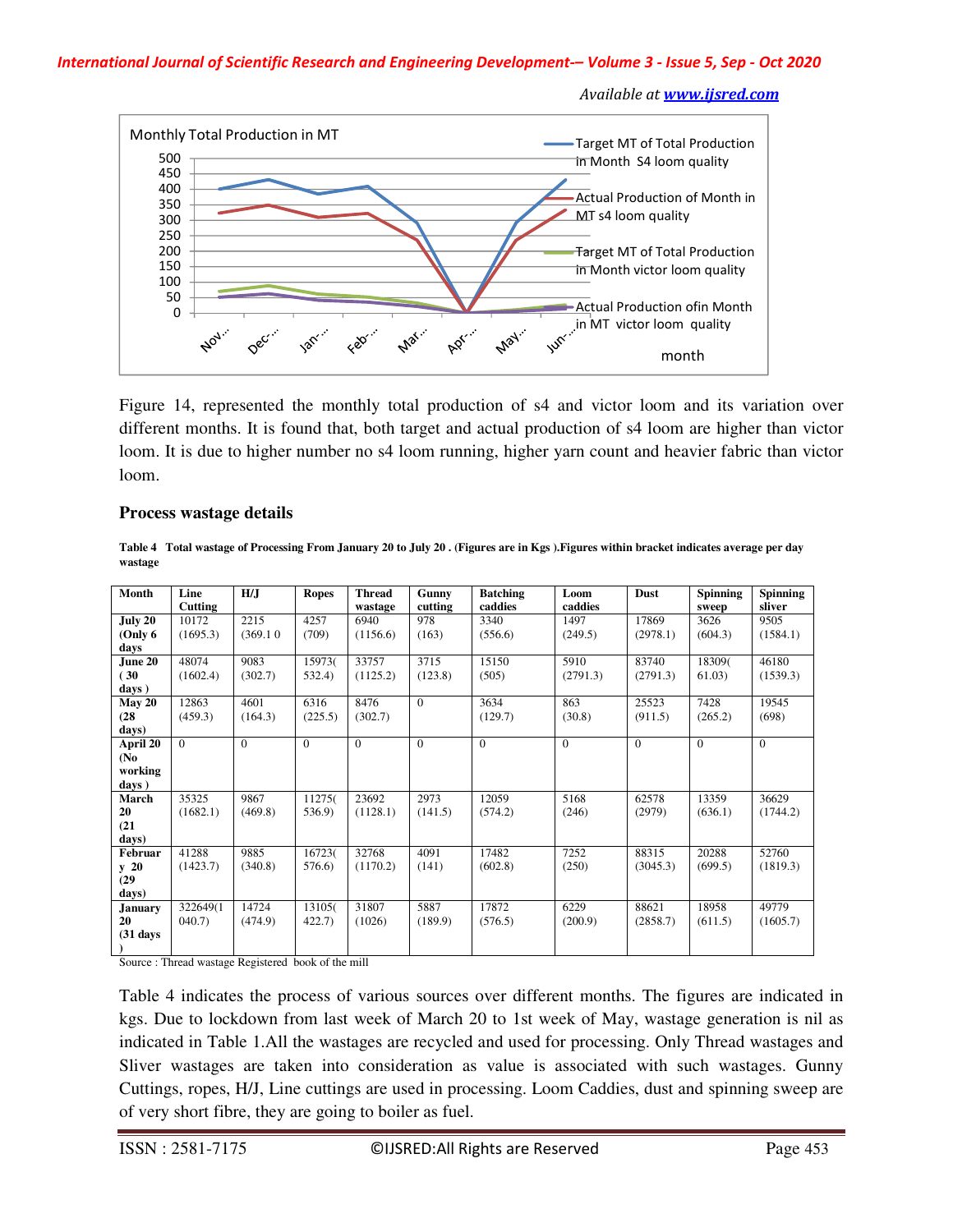From Figure 15, it is found that thread wastages increases gradually from January 20 to February 20 , thereafter decreases and becomes nil in the month of April 20. From May 20 to July 20, again it is From Figure 15, it is found that thread wastages increases gradually from January 20 to February 20, thereafter decreases and becomes nil in the month of April 20. From May 20 to July 20, again it is increasing. If we cons conclude that financial loss is following the thread wastage curve. It is nearly 11000/-/day financial conclude that financial loss is following the thread wastage curve. It is nearly 11000/-/day financial<br>loss for thread wastage/day. This financial loss cannot be returned. Thread wastages are recycled and reprocessed, but it consumed extra cost during further processing.



**Figure 15 : Variation of Thread Wastage(Average /day) from January 20 to July 20 Figures in Kgs**

**Figure 16 : Variation of Spinning Sliver( Average /day) over Different Month**



Figure 16, represented the variation of Sliver wastages /day in kgs over different financial months.<br>Financial loss is associated with this type of waste. It is found that sliver wastages follow the same<br>trend of thread wa Financial loss is associated with this type of waste. It is found that sliver wastages follow the same trend of thread wastage. During the lock down period, there were no production, no sliver wastage and no financial loss. From May 20, it is found increasing trend. From Table 4, it is found that 1.83  $%$ (Average) of spinning production is the generation of thread wastage /day .

Table 4 described the various sources of thread wastage generation over different dates and shifts. We have studied the generation of thread wastage from 23.1.20 to 3.2.20. From table 1, it is found thread wastage from weaving and finishing department including gunny were coming in each shifts of each day. Spinning and Winding department thread wastage came to batching department in A shift , Table 4 described the various sources of thread wastage generation over different dates and shifts. We have studied the generation of thread wastage from 23.1.20 to 3.2.20. From table 1, it is found thread wastage from wea thread wastage. During the lock down period, there were no production, no<br>icial loss. From May 20, it is found increasing trend. From Table 4, it is<br>age) of spinning production is the generation of thread wastage /day .<br>de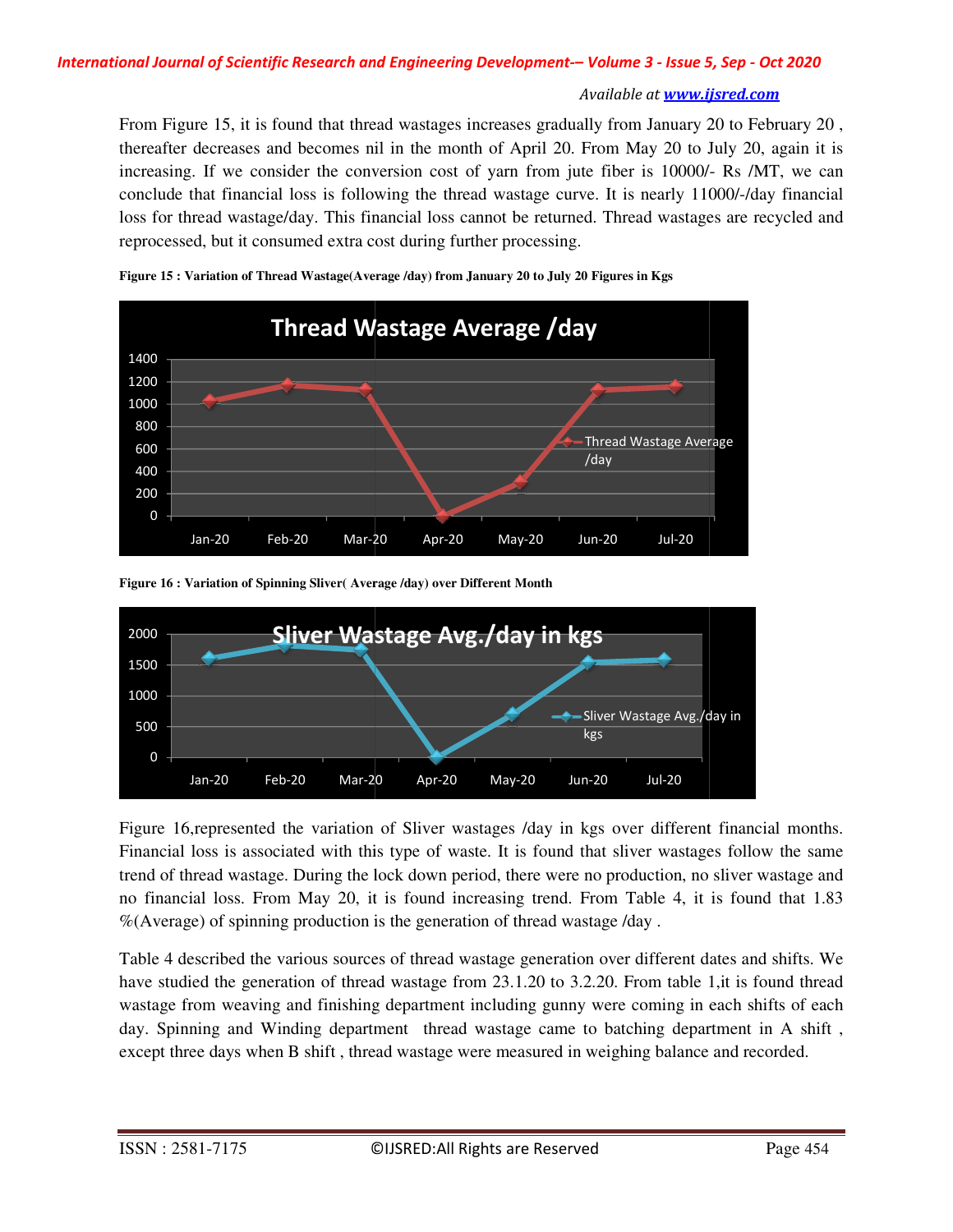## **Impact of Covid 19 pandemic on dispatch status in this unit**

Covid 19 pandemic had created lot of financial loss to the Jute industry. We have studied the production and delivery status of various jute finished goods during pre and post lockdown period. Table 5 and figure 1 described the production and delivery status of hessian jute goods. Both the No. of bales and quantity in kgs are represented in table 5. From figure 1,it is found that production of Hessian goods and respective delivery in no. of bales are gradually decreasing beyond February 20 and achieved lower minimum to April 20.April 20 was complete lockdown period. In this month, though production was very negligible, delivery has been taken place. The stock of finished

| <b>Month</b>   |              | <b>Production</b> | <b>Delivery</b> |            |  |  |
|----------------|--------------|-------------------|-----------------|------------|--|--|
|                | <b>Bales</b> | <b>Kgs</b>        | <b>Bales</b>    | <b>Kgs</b> |  |  |
| December<br>19 | 1360         | 458095.08         | 1249            | 415245.00  |  |  |
| January 20     | 1131         | 398892.78         | 1346            | 451987.10  |  |  |
| February<br>20 | 1270         | 457736.50         | 1579            | 469882.70  |  |  |
| March 20       | 885          | 320655.28         | 731             | 261911.60  |  |  |
| April 20       | 12           | 4195.96           | 371             | 140860.10  |  |  |
| May 20         | 187          | 69517.97          | 161             | 60131.80   |  |  |
| June $20$      | 977          | 370744.61         | 904             | 338949.30  |  |  |
| <b>Total</b>   | 5822         | 2079838.18        | 6341            | 2138967.60 |  |  |

| Table 5 : Production and Delivery Status of Hessian Cloth |  |
|-----------------------------------------------------------|--|
|-----------------------------------------------------------|--|

Source : registered book of the mill



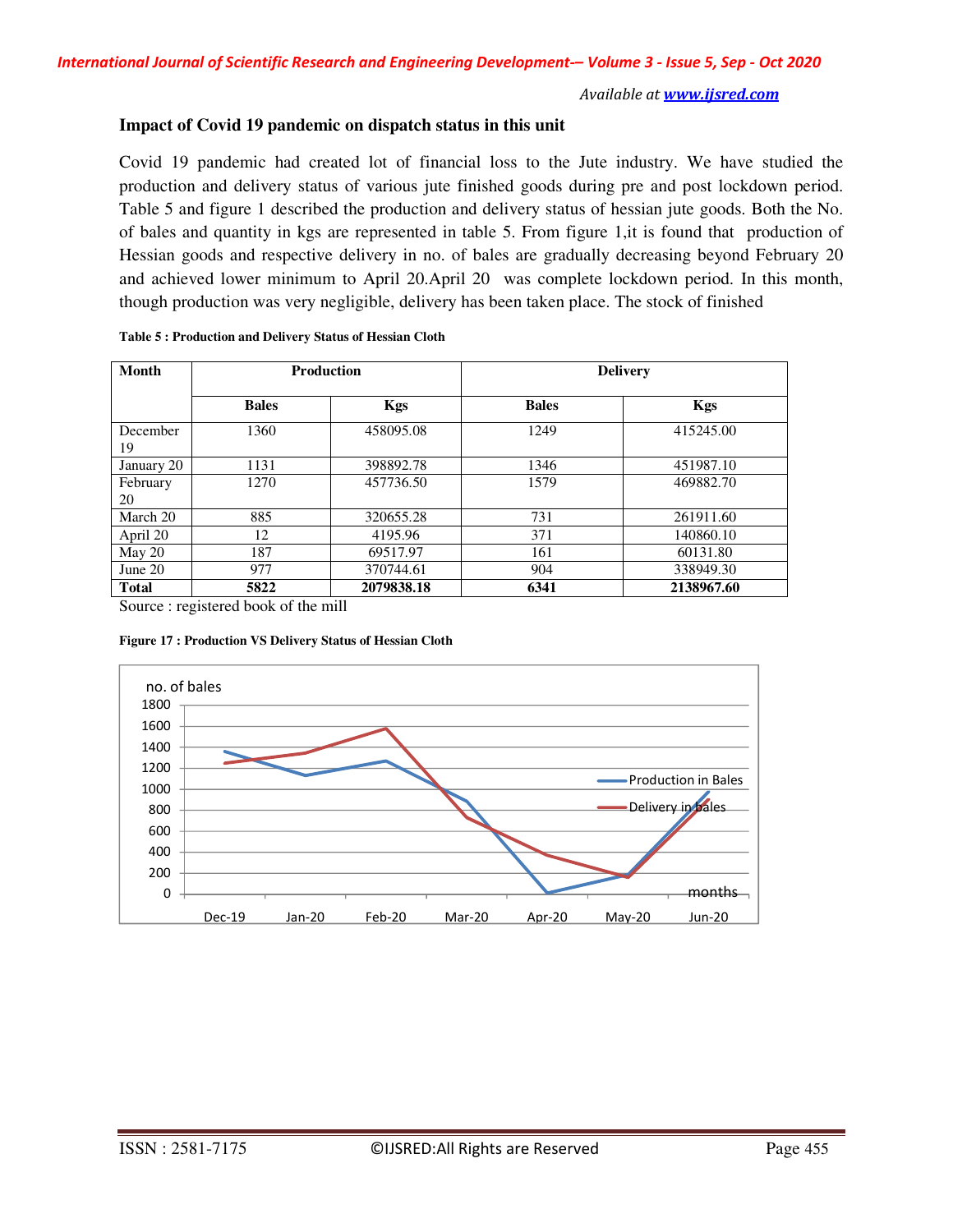| Month          | <b>Production</b> |            | <b>Delivery</b> |            |  |
|----------------|-------------------|------------|-----------------|------------|--|
|                | <b>Bales</b>      | <b>Kgs</b> | <b>Bales</b>    | <b>Kgs</b> |  |
| December<br>19 | 2994              | 868260.00  | 2952            | 856080.00  |  |
| January 20     | 2721              | 789640.00  | 2829            | 820960.00  |  |
| February<br>20 | 2798              | 811420.00  | 2686            | 778940.00  |  |
| March 20       | 2024              | 586960.00  | 2073            | 601170.00  |  |
| April 20       | 259               | 75110.00   | 596             | 172840.00  |  |
| May 20         | 315               | 91350.00   | 280             | 81200.00   |  |
| June $20$      | 2254              | 682396.40  | 2001            | 590216.40  |  |
| <b>Total</b>   | 13365             | 3905136.40 | 13417           | 3901406.40 |  |

**Table 6: Production and Delivery Status of Sacking Bags :** 

Source : registered book of the mill





Bales of Hessian quality were delivered in this period. Delivery quantity was lower minimum in the Bales of Hessian quality were delivered in this period. Delivery quantity was lower minimum in the period of May 20 .After that the production and delivery were gradually increasing. At this time most of the labor joined to their regular work.

of the labor joined to their regular work.<br>Table 6,and figure 2, explained the production and delivery status of sacking bags. It is found that both production and delivery were diminishing in the month of March, April and May 20.From June 20 and production and delivery were diminishing in the month of March, April and May 20.From June 20 and<br>onwards, as regular work of the mill was going on both production and delivery of sacking bags were increasing. It is found that, covid 19, has created financial loss to the company

| <b>Months</b> | Production on kgs | <b>Delivery in Kgs</b> |
|---------------|-------------------|------------------------|
| December 19   | 53163.00          | 47000.00               |
| January 20    | 39306.00          | 49902.00               |
| February 20   | 64947.00          | 60000.00               |
| March 20      | 46264.00          | 36000.00               |
| April 20      |                   |                        |
| May 20        | 245628.00         | 203970.00              |
| June 20       | 181505.00         | 204011.00              |
| Total         | 630813            | 600883.00              |

Source : registered book of the mill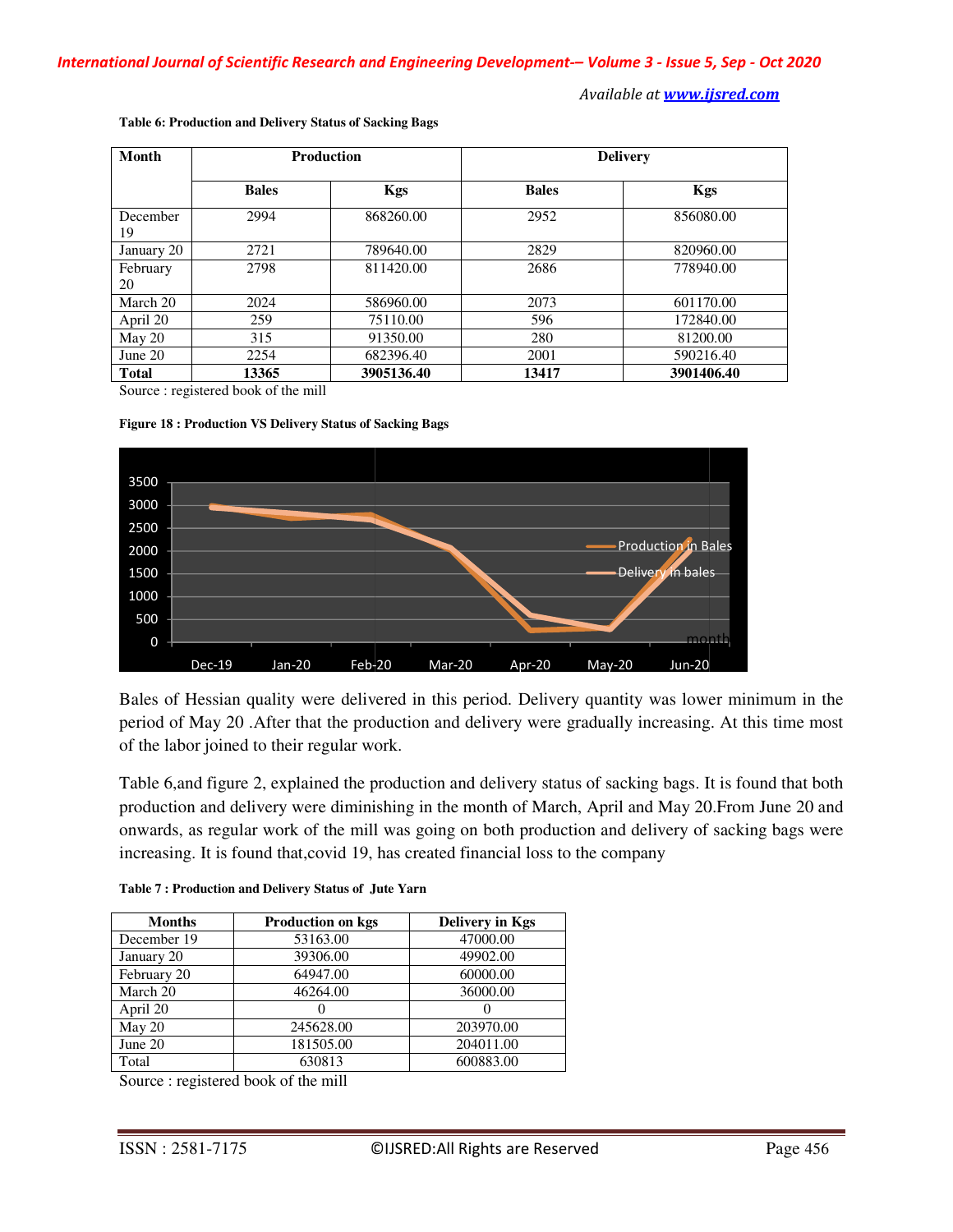Table 7, and figure 3, indicates the production and delivery status of jute yarn in terms of quantity of kgs. It is found that from February 20, to April 20, the production and delivery quantity are diminished and came to zero. From May 20, onwards, jute yarn production and delivery quantity were gradually increasing. This is a good sign of this Jute industry. gure 3, indicates the production and delivery status of jute yarn in terms of quantity of that from February 20, to April 20, the production and delivery quantity are diminished ro. From May 20, onwards, jute yarn producti

Now the industry is running in full capacity. The productivity is now in full swing as the employees Now the industry is running in full capacity. The productivity is now in full swing as the employees are coming to their jobs regularly. Three shifts are running well. Machines are running in each shift in full production target and standard production is now achieved. Economy of the locality is entirely dependent on such industry. The local economic environment is now come back to its original track. A lot of ancillary units are now dependent on such industry. The small industries are now alive. Table 7, and figure 3, indicates the production and delivery status of jute yarn in terms of quantity of kgs. It is found that from February 20, to April 20, the production and delivery quantity are diminished and came to



**Figure 19 : Production VS Delivery of the Jute Yarn Delivery** 

People of such unit are now fine as that have got job regularly. Top management has taken several measures for safely run the unit and to keep its human resources in safe. Regular sanitization of people measures for safely run the unit and to keep its human resources in safe. Regular sanitization of people<br>by installation of sanitization unit at the entry and exit gate.Maintain social distancing norms, display<br>boards of c boards of covid 19 precautions, distribution of masks to all level of employees are the immediate measures which help the unit to run successfully. **Example 18 Example 20 Example 20 Example 20 Example 20 Example 20 Example 20 Example 20 Example 20 Example 20 Example 20 Example 20 Example 20 Example 20 Example 20 Example 20 Example 20**

## **Suggestive Measures for Safe Of Human Resources And Peaceful Running of The Of Human And Peaceful Running of The Mill:**

- > Distribution of Masks to all employees and Face screen for all senior officers. Monitoring of properly use of face masks at work place. properly use of face masks at work
- > Official staffs may do their job from distance i.e., from home. Purchase officers, marketing officers can do their regular job from home but weekly two days visit to the work place.
- $\triangleright$  Sanitization unit at the main entrance of the company. During shift changing it should be active condition. Thermal screening of all employees during entry at the main gate. Thermal screening and hand sanitization of visitors and detail discussion about physical health history of all visitors. officers can do their regular job from<br>Sanitization unit at the main entrance<br>condition. Thermal screening of<br>screening and hand sanitization of<br>of all visitors.<br>UV scans for hard copies of all entr<br>Social distancing norms
- UV scans for hard copies of all entry report before observation.
- $\triangleright$  Social distancing norms of all level of workers at work place.
- $\triangleright$  Display board of Dos and Not to Do's relating to Covid 19 health protocol. Display board SO NOT SPIT at work place.
- $\triangleright$  Liquid soap at all drinking water points.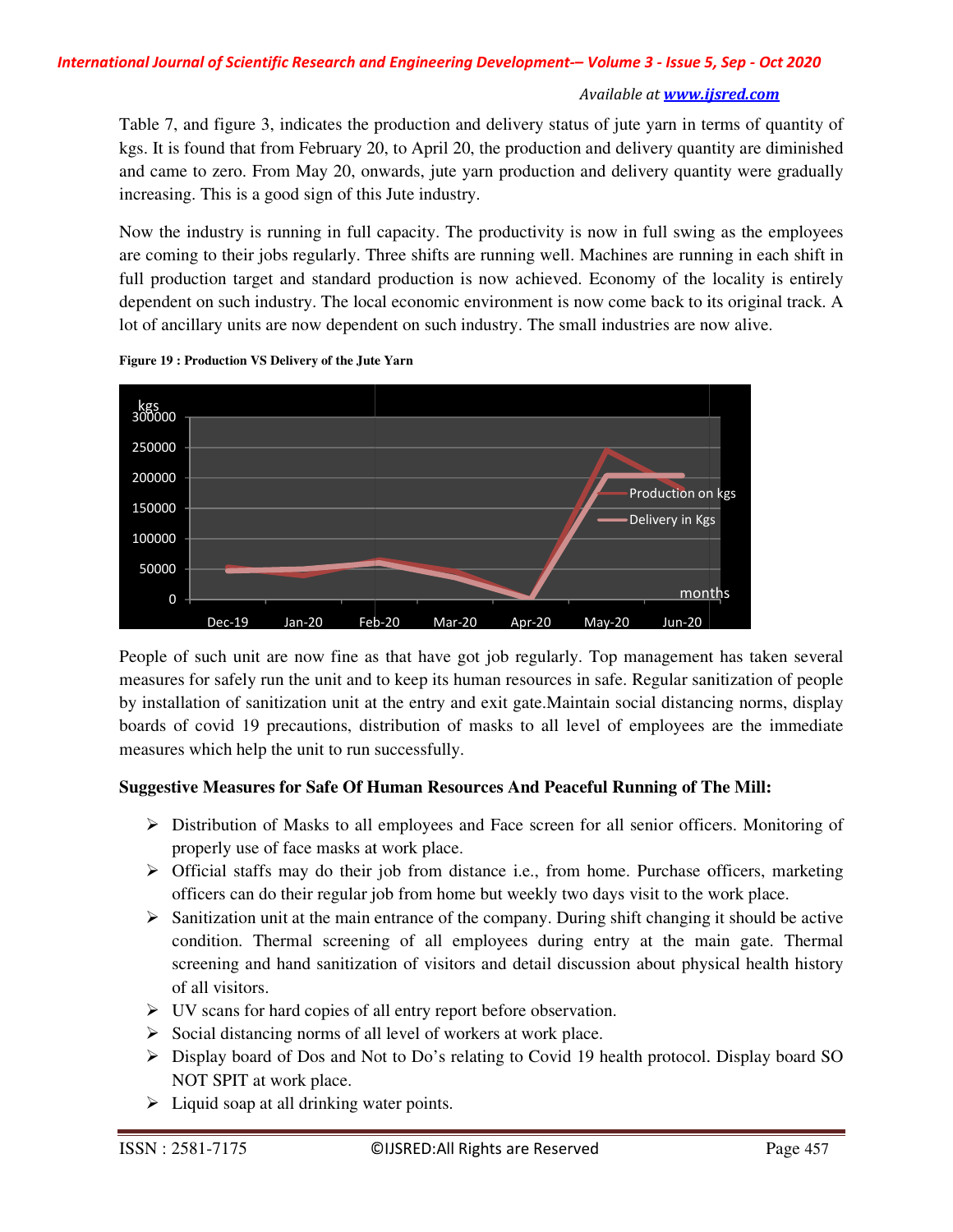- $\triangleright$  Video conference instead of personal meeting with stakeholders and Management staffs. Use of what's app and social media for information distribution.
- $\triangleright$  Arrangement of receive and drop facilities of staffs and workmen who are coming from distance to work place.
- $\triangleright$  Sitting arrangement of officers at all offices should maintain the social distancing.
- Timely cleaning of all offices, chambers, work place floor with disinfectants.
- $\geq$  24×hrs opening of company's dispensary and discussion freely with doctors.
- $\triangleright$  Counselling of employees relating to unusual fear of covid 19. . Arrangement of ESI facilities to contract labour and Trainees.

# **ACKNOWLEDGEMENT:**

I am extremely thankful to the top management of the unit and senior officers of the unit for carry out such research work at the organization.

# **CONCLUSIONS:**

It is a battle with Covid 19 virus, an invisible enemy. The virus that started in China's Wuhan has now affected almost all parts of the world, and is seen as one of the worst periods in human history. Almost all major economies, including China, the United States, India and many European nations, are under complete or partial lockdown. The pandemic has shaken up both the human race and the economies of these countries. The infection rate in West Bengal is corporately less than other states of India. Top Management of ofAgarpara Jute Mills Ltd has now taken some measure as suggested for safe running of the unit. The demand of Jute goods is now enhanced due to new crop of are now coming from the field from various parts of India. At this time Jute Bags of B.Twill quality is now urgent to various states of India. The industry is now running with full swing with different safety measures. The corrective measures given in the paper are now urgent in mew normal for successful running of the Jute industry.

# **REFERENCES :**

- 1. Singh G,( April 21, 2020 ), COVID-19 underlines crisis in jute mills in Kolkata suburbs, https://citizenmatters.in/kolkata.
- 2. PTI,( 22nd July 2020 ),COVID-19 woes: Bi-weekly lockdown in Bengal may affect its jute industry,https://www.newindianexpress.com/cities/kolkata.
- 3. Logesh. M, Paul Mansingh. J and Nisha. A, ( May 2020),Effect of COVID-19 Pandemic on the Market Price of Jute in India,https://www.agriculturejournal.org,volume8,number2.
- 4. AcharyaN ,( April 15, 2020 ),Covid-19: Jute mills seek more relaxation to meet Rabi packaging demand,https://www.business-standard.com/article.
- 5. PTI , (March 28, 2020 ),COVID-19: Jute mills seek exemption to operate during lockdown,https://retail.economictimes.indiatimes.com/news/industry.
- 6. Singh S S ,( APRIL 15, 2020), COVID-19 lockdown , Bengal government allows operation of jute mills with 15% staff,https://www.thehindu.com/news/national.
- 7. Thakur J and Bhattacharya S, ( Apr 22, 2020 ),Covid-19: 50 jute mills ask for permission to operate, only 5 get it in West Bengal, https://www.hindustantimes.com/india-news.